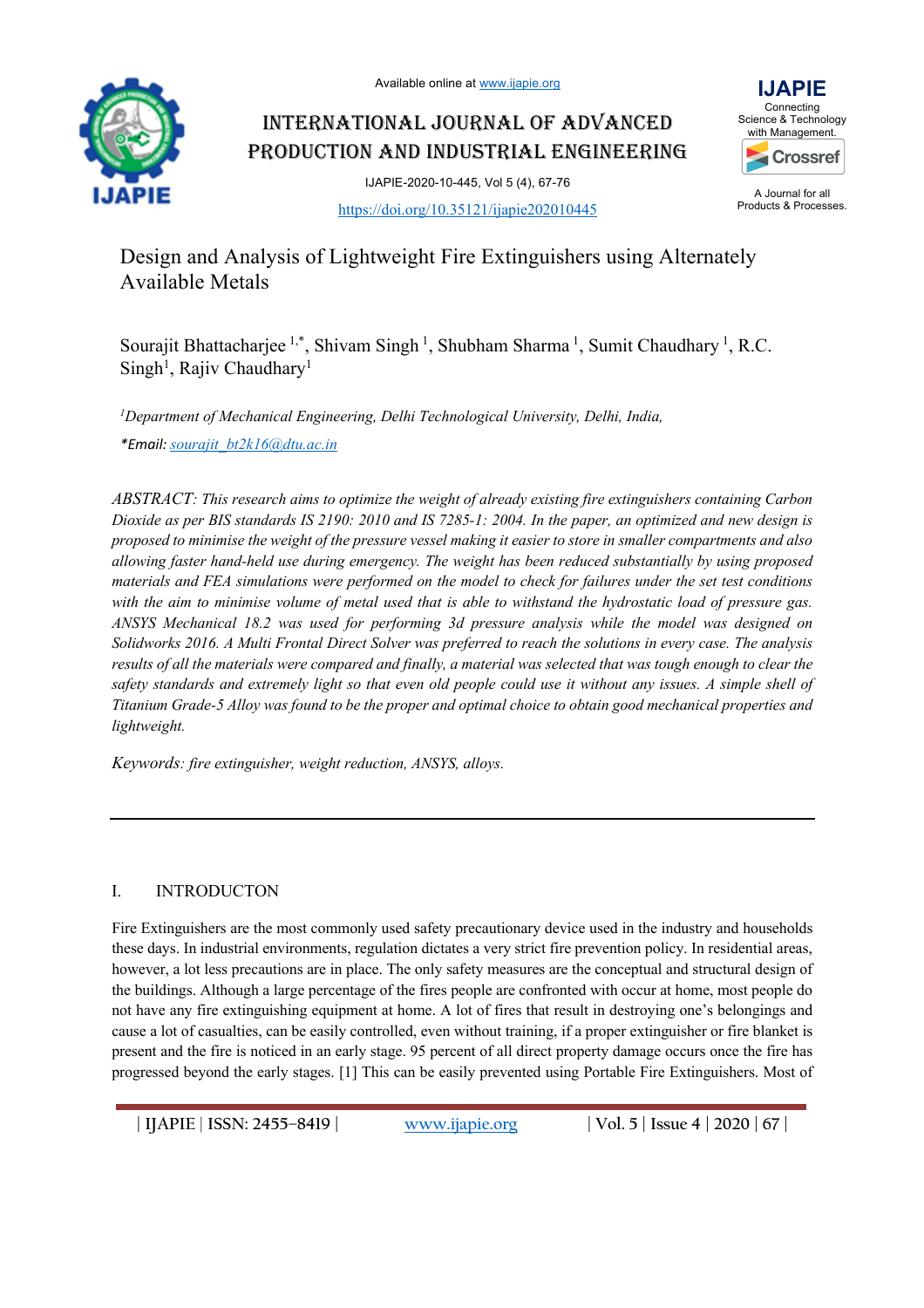#### *Sourajit Bhattacharjee et al., International Journal of Advanced Production and Industrial Engineering*

the Fire Extinguishers used in the household are heavy and cannot be used by old people in case of emergency. Hence a lightweight design is essential to solve this problem. Besides this, the design can also be used in industrial applications like in lightweight vehicles and aircraft systems which cannot carry a lot of load. This will encourage people to install fire extinguishers even at sites where there is lack of space or facilities resulting in increase of safety standards. [11], [13]

Most of the household fire extinguishers these days contain water as extinguishing agent. But water has the least set of applications out of all the other available extinguishing agents, hence Carbon Dioxide fire extinguishers are preferred more since they work on almost every type of fire and is also relatively cheaper and lighter. In carbon dioxide extinguishers, the CO2 is retained in liquid form under 800 to 900 psi and is "self-expelling," meaning that no other element is needed to force the CO2 out of the extinguisher. Carbon dioxide (CO2) extinguishers are effective against many flammable liquid and electrical fires (Class B and C). The liquified carbon dioxide, at a pressure that may exceed 800 psi depending on size and use, is expelled through a flared horn. Activating the squeeze-grip handle releases the CO2 into the air, where it immediately forms a white, fluffy "snow." The snow, along with the gas, substantially reduces the amount of oxygen in a small area around the fire. This suffocates the fire, while the snow clings to the fuel, cooling it below the combustion point. The greatest advantage to the CO2 extinguisher is the lack of permanent residue. Unlike CO2 "snow,"; water, foam, and dry chemicals can ruin otherwise undamaged components. [12] Hence, we have considered Carbon Dioxide gas as the fire extinguishing agent. This will affect the lifetime of the vessel since CO2 in its pure gaseous form is not corrosive in nature and has lower toxicity values than more effective dry chemicals and halons. Studies have shown a wide variability of CO2 tolerance. Blood concentrations ranged between at least 0.055 and 0.085 atm. (41.8–64.6 mmHg) among subjects with symptoms, suggesting that a safe CO $\sim$ 2 exposure level cannot be characterized by a single value. Concentrations of fatal cases of carbon dioxide vary between 14.1 and 26% CO2 and an accompanying O2 level between 4.2 and 25%. It was also determined that CO2 tolerance decreases with age ( $p < 0.0001$ ) and suggested that smokers might have more tolerance due to habituation of higher CO2 levels in cigarette smoke. [14] Indian legislation dictates that portable fire extinguishers have to comply with BIS standards- IS 15683:2006 "Portable Fire Extinguishers- Performance and Construction

Specifications" as well as IS 2190: 2010 "Selection, Installation and Maintenance of First-Aid Fire Extinguishers" and IS 7285. These include an entity of empiric design rules and a series of tests the extinguisher has to pass. Furthermore, they limit the types of materials that are allowed for the construction of the portable fire extinguisher. [15] These prescriptions will be limiting factors at several levels of the design. Improvement of current designs is possible on several aspects. In this study, the most prominent aspect will be using carefully selected materials in an optimized configuration. This might allow the construction of a (super-)lightweight extinguisher, with superior performance, as discussed below. Optimal materials selection and usage might as well make more daring designs possible. [16]

## II. MATERIAL SELECTION

Steel Alloys (mostly Si-Mn Steel) are used for construction of fire extinguisher pressure vessels. A typical modern "lightweight" fire extinguisher, consists of a steel (ST12- European Standards) cylindrical hull, with a typical thickness of about 1.5 to 2 mm. [9] On the inside of the hull, usually a coating, (epoxy, polyester) is fitted to protect it from corrosion. On the outside, the hull is protected by a layer of paint. Aluminium alloys (especially 6 series) are also used in the construction of lightweight fire extinguishers. [10] A better and more lightweight system is required to make it much more portable and useable in lightweight vehicles and aircrafts along with household use. [20] Hence a thorough study of multiple materials is required in order to come up with a material that is optimum in terms of strength, processability, cost and most importantly weight. Applied to the case of a portable fire extinguisher, the following materials are unsuitable for manufacturing: Ceramics or glasses: since

**| IJAPIE** | **ISSN: 2455–8419 | www.ijapie.org | Vol. 5 | Issue 4 | 2020 | 68 |**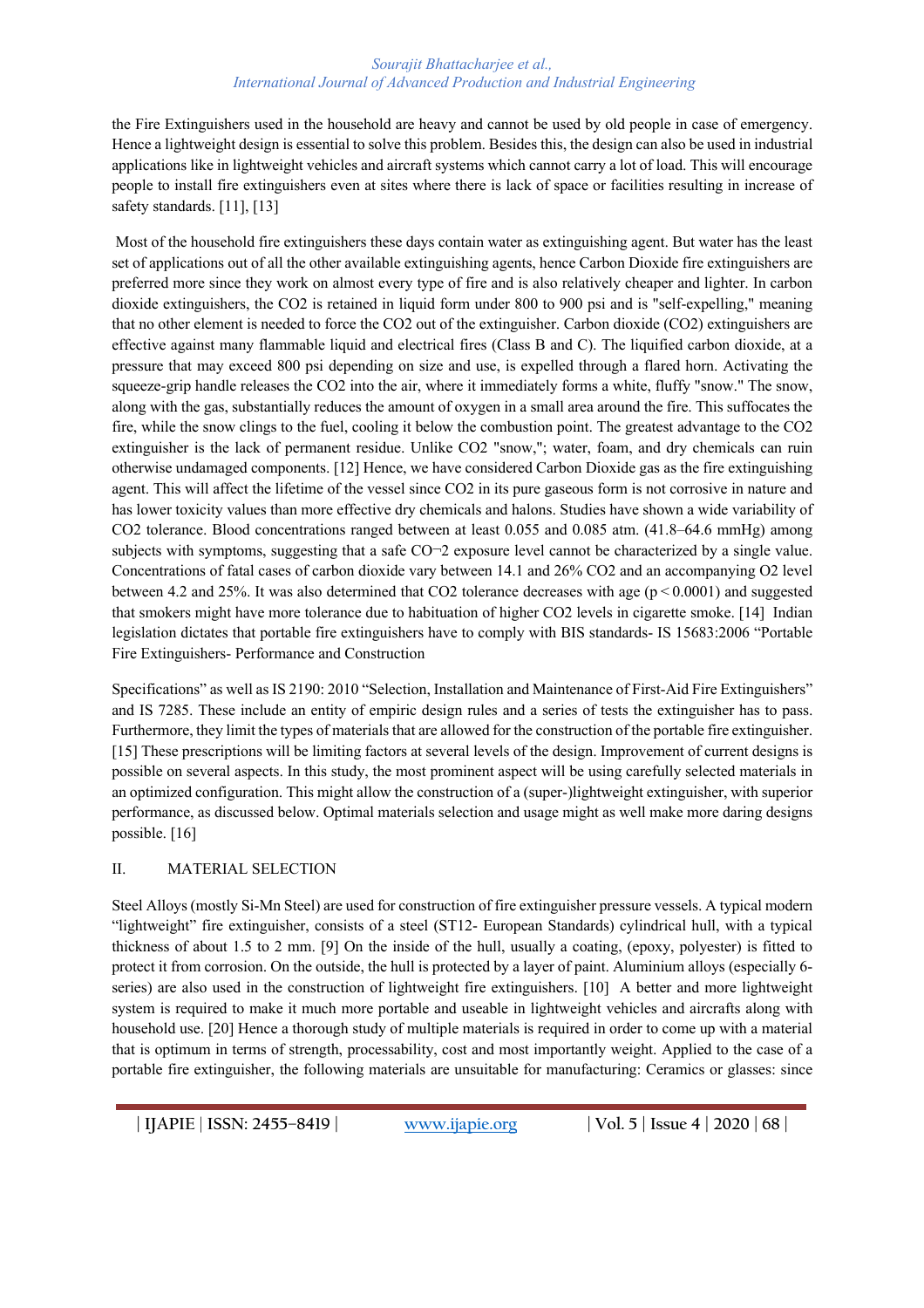they are very brittle and sometimes porous. Magnetic materials: magnetic behaviour is an undesirable property in this case. [17] Materials that are not watertight (fibres, particulates, foams,): the contents of the vessel may not be lost.

Apart from the demands due to BIS safety standards, several material characteristics will be desirable from the viewpoint of the producer and his customers. First of all, the designer or user will favour low weight, low cost, good formability and ductility, … On the other hand, society in general will be concerned with sustainability and the impact on the environment. In this respect, the recyclability of the materials, the energy cost related to the production of the device, greenhouse gas-exhaust caused by construction and the availability of the selected materials (rare resources) will be important factors. [18] Even the amount of water needed for the production can be used as a criterion. These "environmental costs" should be reduced as much as reasonably possible. Several degrees of sustainability can be considered. For some materials recycling simply is not an option (e.g. some composites can only be broken down by combustion). For other materials, a distinction will be made between cradle to grave recyclability, where the material is degraded every time it is recycled, and cradle to cradle recyclability where materials can be recycled without degrading. Steel alloys often allow cradle to cradle recycling, which gives them an inherent advantage compared to other materials. [6] . The challenge is to design the device as such, that it complies with both regulations and satisfies as much of the previously mentioned desirable characteristics as possible. Keeping in mind all the design philosophies mentioned above, the following materials shown in TABLE I, were chosen for the study

| <b>Material</b>                         | <b>Density</b> | <b>Ultimate</b><br>Tensile<br>Strength | <b>Tensile</b><br>Yield<br>Strength | <b>Modulus</b><br>οf<br>Elasticity | <b>Shear</b><br><b>Modulus</b> | <b>Melting</b><br>Point | Poisson'<br>s Ratio | <b>BHN</b> |
|-----------------------------------------|----------------|----------------------------------------|-------------------------------------|------------------------------------|--------------------------------|-------------------------|---------------------|------------|
| Aluminium<br>7075-T6 alloy              | $2.81$ g/cc    | 572 MPa                                | 503 MPa                             | 71.7 GPa                           | 26.9 GPa                       | $477 -$<br>635 °C       | 0.33                | 150        |
| Titanium 6246 Alloy                     | $4.65$ g/cc    | 1200 MPa                               | 1050 MPa                            | 114 GPa                            | 42.9 GPa                       | 1595 -<br>1675 °C       | 0.33                | 360        |
| <b>Titanium Grade 5</b><br>alloy 6Al-4V | $4.43g$ /cc    | 1170 MPa                               | 1100 MPa                            | 114 GPa                            | 44 GPa                         | $1604 -$<br>1660 °C     | 0.33                | 379        |

Table I: Materials selected for study and their data [2-4]

## TABLE II: DATA OF CURRENTLY MOST-USED MATERIAL<sup>[5]</sup>

| Material                  | Density     | Ultimate<br>Tensile<br>Strength | Tensile<br>Yield<br>Strength | Modulus<br>of<br>Elasticity | Shear<br>Modulus | Melting<br>Point | Poisson's<br>Ratio | <b>BHN</b> |
|---------------------------|-------------|---------------------------------|------------------------------|-----------------------------|------------------|------------------|--------------------|------------|
| Si-Mn<br>steel<br>32G2SF1 | $7.45$ g/cc | 940 MPa                         | 870 MPa                      | 200 GPa                     | 79.3 GPa         |                  | 0.26               |            |

**| IJAPIE** | **ISSN: 2455–8419 | www.ijapie.org | Vol. 5 | Issue 4 | 2020 | 69 |**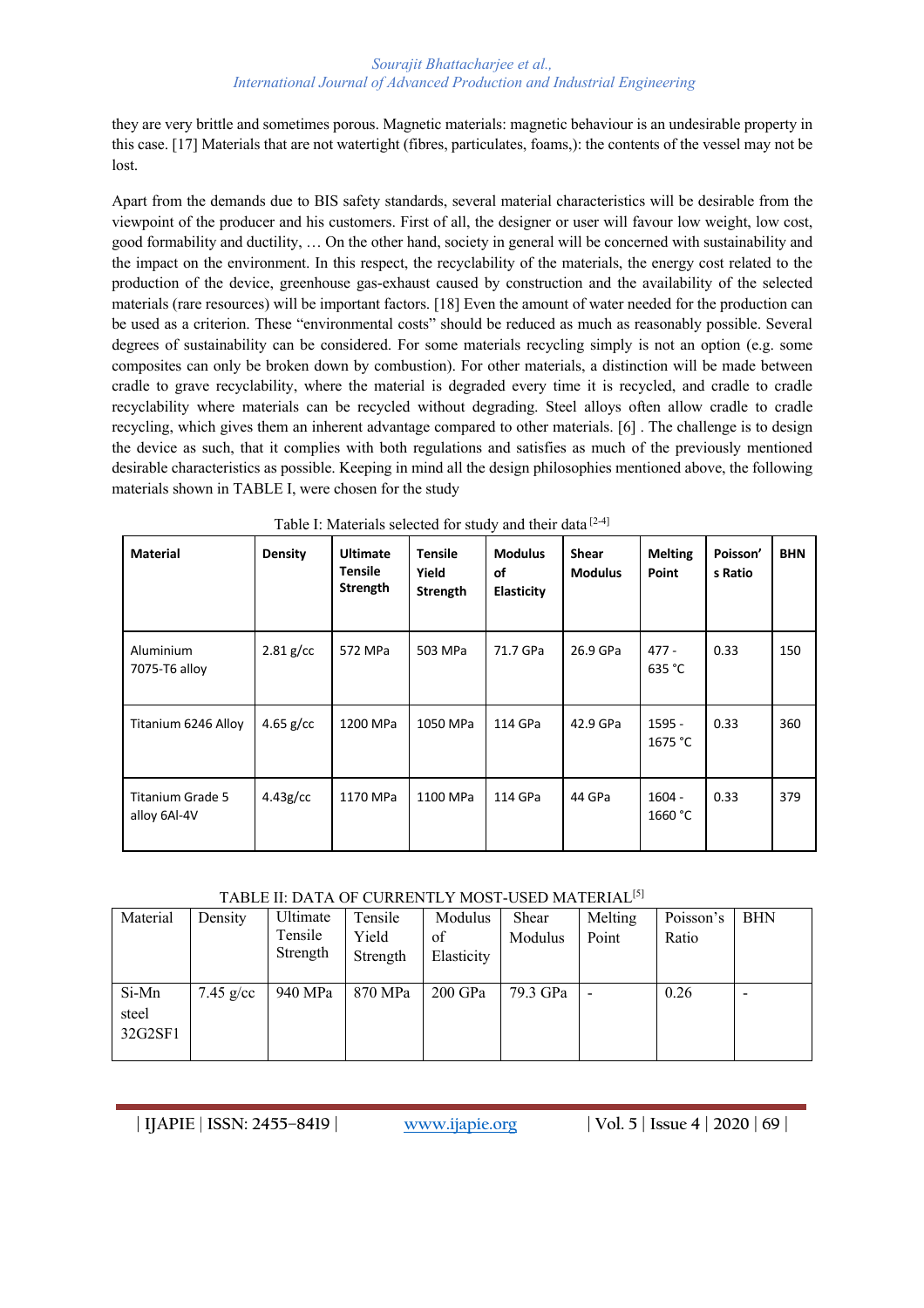# III THEORY

Generally, cylinder pressure vessels are divided into two groups-thin and thick cylinders. A cylinder is considered thin when the ratio of its inner diameter to wall thickness is more than 15. There are two principal stresses in thin cylinder-the circumferential or tangential stresses  $(\sigma_t)$  and longitudinal stress  $(\sigma_l)$ . It is assumed that the stresses are uniformly distributed over the wall thickness. [19] Considering equilibrium of forces acting on the half portion of cylinder of unit length.

$$
D_iP_i=2\sigma_t t
$$

 $\sigma_t = P_i D_i / 2t$  (1)  $P_i$  = internal pressure (N/mm<sup>2</sup>)  $D_i$  = internal diameter of cylinder (mm) t = cylinder wall thickness (mm) Considering equilibrium of forces in the longitudinal direction.  $\pi P_i D_i^2/4 = \pi \sigma_i D_i t$ 

 $\sigma_l = P_i D_i / 4t$  (2)

Taking equations (1)  $\&$  (2) into considerations it is seen that the circumferential stress is twice the longitudinal stress. Therefore, we have these criteria:

- i. When the circumferential stress exceeds the yield strength, failure will occur lengthwise. Also, when the longitudinal stress exceeds the yield strength, failure will occur in the transverse section. It can be concluded that in case of thin cylinders subjected to the internal pressure, the tendency to burst lengthwise is twice as great as at transverse section.
- ii. In case of thin cylinders subjected to internal pressure, the circumferential stress is the criterion for determining the cylinder wall thickness.  $t = P_i D_i / 2\sigma_t$

where  $(\sigma_t)$  is the permissible tensile strength for cylinder

material. [7]

• In this analytical analysis it is assumed that there are no longitudinal circumferential joints in the cylinder, ie. A seamless cylinder. Also, we have assumed the cylinders to be thin cylinders since in each case the ratio of diameter to wall thickness is adhering to the criteria. Hence using slight modification, the following formula was derived for wall thickness of thin cylinders, Pi Di

$$
t = \underline{\hspace{1cm}} + CA \; 2\sigma_t \eta - P_i
$$

The neck of the extinguisher is also designed keeping the minimum thickness criteria. The opening size may vary in different models as per the required jet velocity but the minimum thickness required for the neck is given by,  $\overline{P}$ 

$$
\begin{aligned} i \, \, Di \\ t &= \underline{\hspace{2cm}} + CA \\ 2\sigma_t \eta - P_i \end{aligned}
$$

Formed heads are used as end closures for the cylindrical pressure vessels. There are two types of end closuresdomed heads and conical heads. The domed heads are further classified into three groupshemispherical, semiellipsoidal and

• torispherical. Hemispherical heads have minimum plate thickness, minimum weight and consequently lowest material cost. However, the amount of forming required to produce the hemispherical shape is more. The thickness of the hemispherical head is given by,

$$
t =
$$
 \_\_\_\_\_\_\_\_\_\_*Pi Ri+ CA* [7]

 $2\sigma t\eta$ -0.2 $P_i$ 

t = minimum thickness of the shell plate (mm)  $P_i =$  design pressure (MPa or N/mm<sup>2</sup>)  $\mathbf{D}$ :  $=$  allowable stress for the plate material (N/mm<sup>2</sup>)  $\eta$  = weld joint efficiency  $CA =$  Corrosion allowance (mm)

**| IJAPIE** | **ISSN: 2455–8419 | www.ijapie.org | Vol. 5 | Issue 4 | 2020 | 70 |**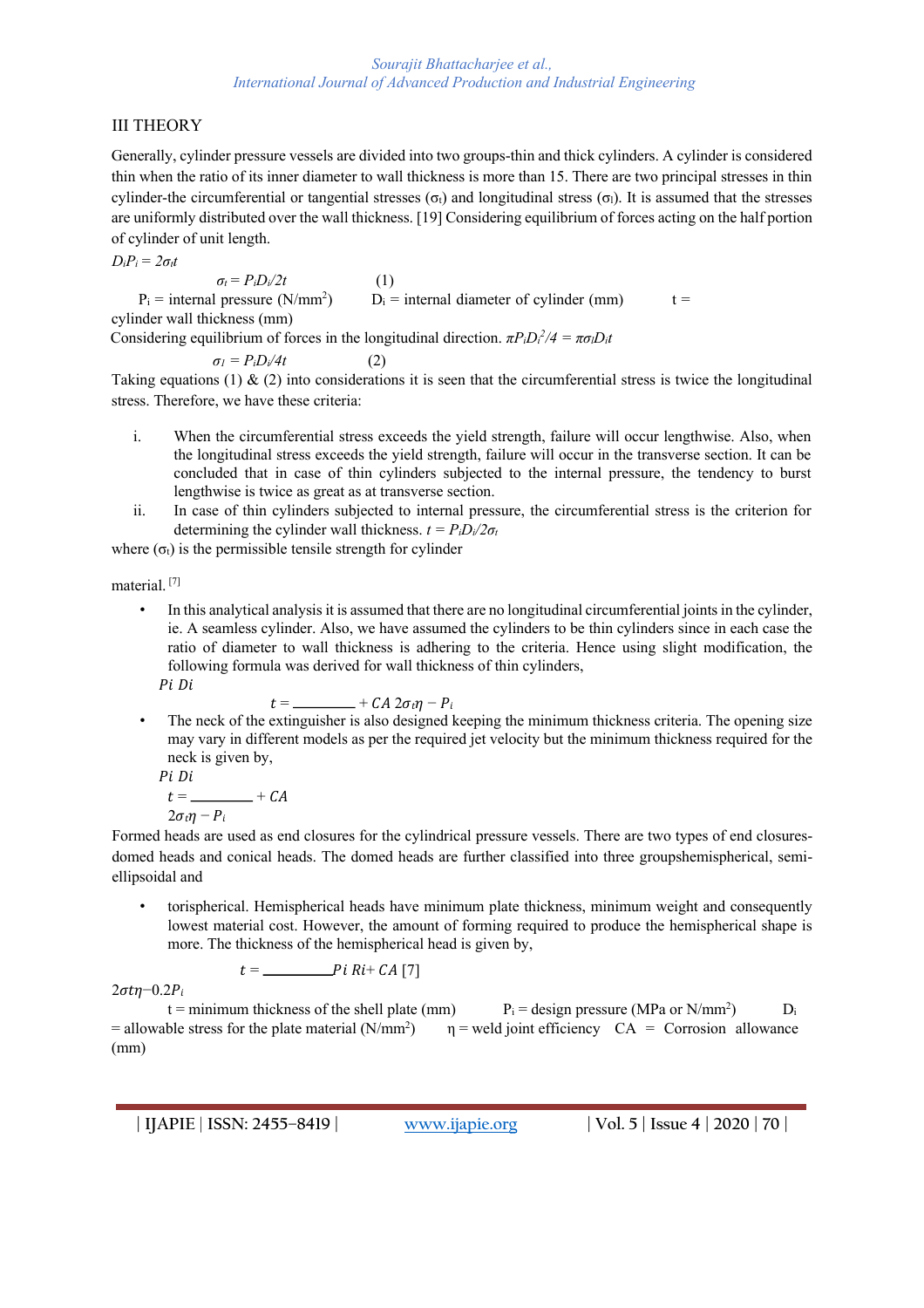Since the calculations are done on a seamless single piece cylinder, hence weld joint efficiency is considered as 1 and corrosion allowance is taken as 0.

#### IV CALCULATION

Let us consider Clean Carbon Dioxide Gas Based Fire Extinguishers manufactured by PROTEC Model PRO 5-CD [8] for dimensions and reference weight. This size is ideal for usage at home and for putting out small household fires.

The dimensions are- ● Capacity- 5Kg.

- Height 700 mm.
- Diameter 152 mm.
- Fire Rating 89B

Besides these, the pressure specifications are - ● Working Pressure - 70 bar

● Test Pressure - 250 bar

Taking Factor of Safety as - 3

*Si-Mn steel 32G2SF1 (existing shell material) Density= 7450 Kg/m3 Tensile Yield Strength = 870 N/mm2 Therefore Max. Allowable Stress = 870/3 = 290 N/mm2 Cylinder Shell Thickness : Using*  $t_c = pD_s/(2fJ - p) t_c = 6.84$  *mm. End Shell Thickness : Using*  $t_h = pR_s / (2fJ - 0.2p)$   $T_h = 3.30$  mm. *Volume of metal used:*  $V = \pi/4(600-D_i)(D_o^2 - D_i^2) + \pi/6(D_o^3 - D_i^3) = 1.938 \times 10^{-3}$   $m^3$ *Therefore, Mass of metal used =*  $Vx$  *Density = 14.44 Kg.* 

Now, consider the alternative materials proposed -

*a. Aluminium 7075-T6 Alloy* Density= 2810 Kg/m3 Tensile Yield Strength =  $503$  N/mm<sup>2</sup>

Therefore Max. Allowable Stress =  $503/3 = 167.66$  N/mm<sup>2</sup> Cylinder Shell Thickness : Using  $t_c = pD_s/(2f - p)$  $t_c = 12.24$  mm. End Shell Thickness : Using  $t_h = pR_s / (2fI - 0.2p)$  T<sub>h</sub> = 5.75 mm.

Volume of metal used:  $V = \pi/4(600-D_i)(D_o^2 - D_i^2) + \pi/6(D_o^3 - D_i^3) = 3.331 \times 10^{-3} \text{ m}^3$ 

Therefore, Mass of metal used = V x Density = 9.36 Kg. Percentage reduction in weight =  $35.18\%$ 

*b. Titanium 6246 Alloy* Density=  $4650$  Kg/m<sup>3</sup>

Tensile Yield Strength = 1050 N/mm<sup>2</sup> Therefore Max. Allowable Stress =  $1050/3 = 350$  N/mm<sup>2</sup> Cylinder Shell Thickness : Using  $t_c = pD_s/(2fI - p)t_c = 5.63$  mm. End Shell Thickness :Using  $t_h = pR_s / (2fI - 0.2p) T_h = 2.73$  mm.

Volume of metal used:  $V = \pi/4(600-D_i)(D_o^2 - D_i^2) + \pi/6(D_o^3 - D_i^3) = 1.610 \times 10^{-3} \text{ m}^3$ 

Therefore, Mass of metal used = V x Density =  $7.50$  Kg.

**| IJAPIE** | **ISSN: 2455–8419 | www.ijapie.org | Vol. 5 | Issue 4 | 2020 | 71 |**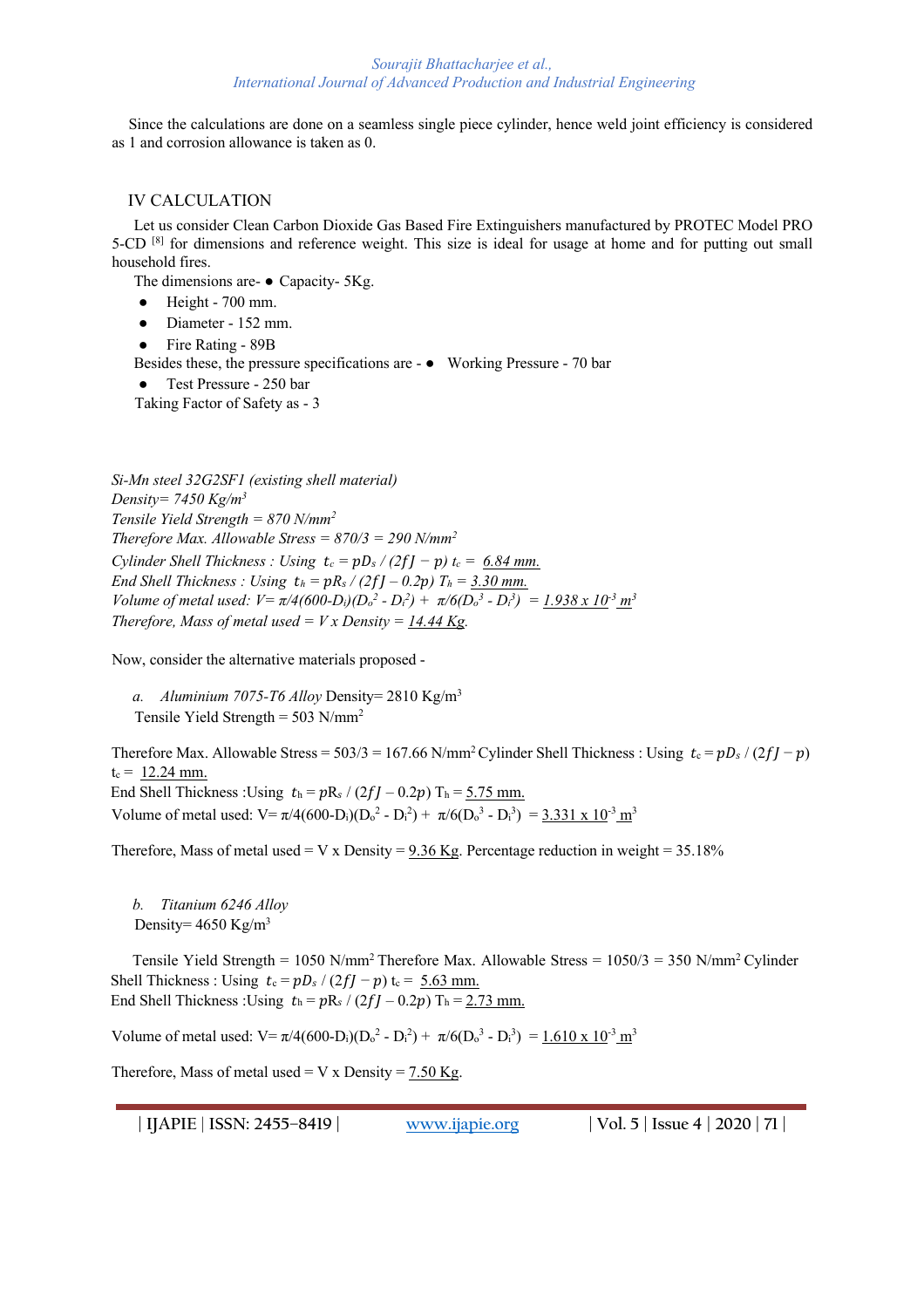#### *Sourajit Bhattacharjee et al., International Journal of Advanced Production and Industrial Engineering*

Percentage reduction in weight = 48.06%

*c. Titanium Grade 5 Alloy-6Al-4V* Density= 4430 Kg/m3 Tensile Yield Strength = 1100 N/mm<sup>2</sup> Therefore Max. Allowable Stress=1100/3=366.66 N/mm<sup>2</sup> Cylinder Shell Thickness : Using  $t_c = pD_s/(2ff - p) t_c = 5.36$  mm.

End Shell Thickness : Using  $t_h = pR_s / (2fJ - 0.2p)$  T<sub>h</sub> = 2.61 mm. Volume of metal used:  $V = \pi/4(600-D_i)(D_o^2 - D_i^2) + \pi/6(D_o^3 - D_i^3) = 1.536 \times 10^{-3} \text{ m}^3$ 

Therefore, Mass of metal used = V x Density =  $6.80$  Kg.

#### **Percentage reduction in weight = 52.90%**

V= volume

 $D<sub>o</sub>$  = Outer Diameter

 $D_i$  = Inner Diameter

#### V ANALYSIS

The solid model for each fire extinguisher was made on Solidworks 2016 for analysis. Each cylinder was given the minimum required thickness as derived from the calculations. The pressure analysis was performed on ANSYS Mechanical 18.2 APDL. Each model was applied with the test pressure of 250 bar and criteria like Total Deformation, Von-Mises Stress, and Factor of Safety were checked for each model. Factor of Safety> 1.3 was kept as a criterion for failure in each case.



Fig. 1: Solid Model of Fire Extinguisher created on Solidworks 2016

After the model was made and imported to ANSYS as a parasolid file, Meshing was performed on the geometry. Uniform fine mesh size was kept with edge length 0.7mm. Symmetry was inserted on 3 planes to simplify calculations. The resulting geometry consisted of 20,53,997 nodes and 4,63,809 elements with skewness of 0.74.

**| IJAPIE** | **ISSN: 2455–8419 | www.ijapie.org | Vol. 5 | Issue 4 | 2020 | 72 |**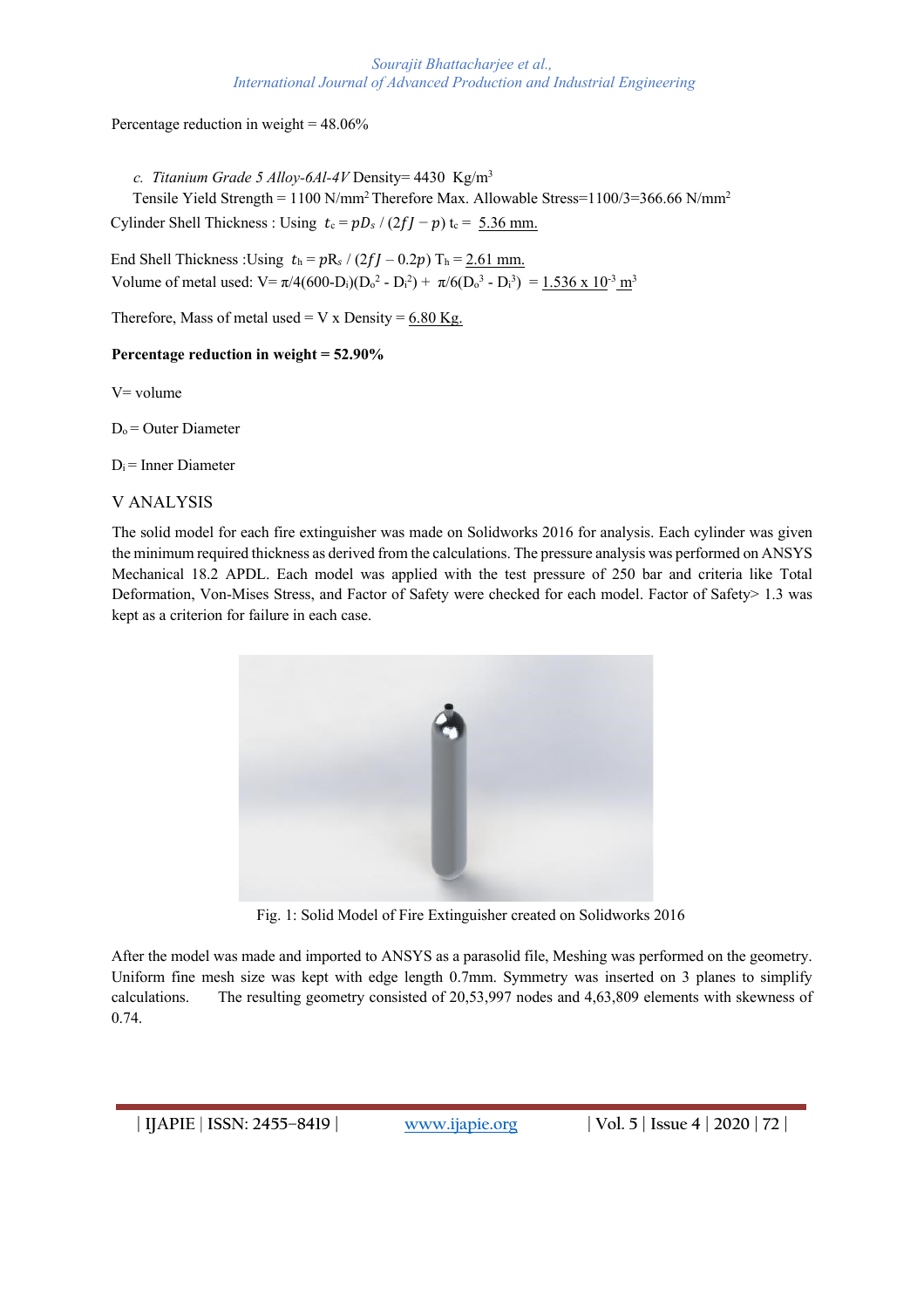

Fig. 2: Super-Fine Uniform Mesh on geometry

The analysis was then performed on all the models with Pressure loading of 250 bar. The results obtained were as follows-

| <b>Material</b><br>S                               | <b>Total</b><br>Max.<br><b>Deformation</b> | Max.<br><b>Elastic</b><br><b>Strain</b> | Max.<br><b>Equivalent</b><br><b>Stre</b><br>SS<br>(VonMises) | Min.<br>Factor<br>of<br><b>Safety</b> |
|----------------------------------------------------|--------------------------------------------|-----------------------------------------|--------------------------------------------------------------|---------------------------------------|
| Si-Mn<br>steel<br>32G2SF<br>1                      | $0.16084$ mm                               | 2.8239<br>$e - 003$                     | 564.78<br>MPa                                                | 1.5404                                |
| Alumini<br>um 7075-<br>T6<br>Alloy                 | $0.21312$ mm                               | 5.0124<br>$e - 003$                     | 357.37<br><b>MPa</b>                                         | 1.4075                                |
| Titaniu<br>m 6246<br>Alloy                         | $0.29511$ mm                               | 6.1916<br>$e - 003$                     | 705.84<br>MPa                                                | 1.4876                                |
| Titaniu <sub>m</sub><br>Grade 5<br>Alloy6Al-<br>4V | $0.1808$ mm                                | 3.4449<br>$e - 003$                     | 688.97<br>MPa                                                | 1.5444                                |

## TABLE III: RESULTS FOR STRESS ANALYSIS OF FIRE EXTINGUISHER

#### VI RESULTS

The following are the results for the study performed on the Fire Extinguishers of different materials on ANSYS. The stress distribution and factor of safety for each material are compared to determine whether the alternative lightweight model qualifies for usage or not. The results for the Factor of Safety is as follows:

**| IJAPIE** | **ISSN: 2455–8419 | www.ijapie.org | Vol. 5 | Issue 4 | 2020 | 73 |**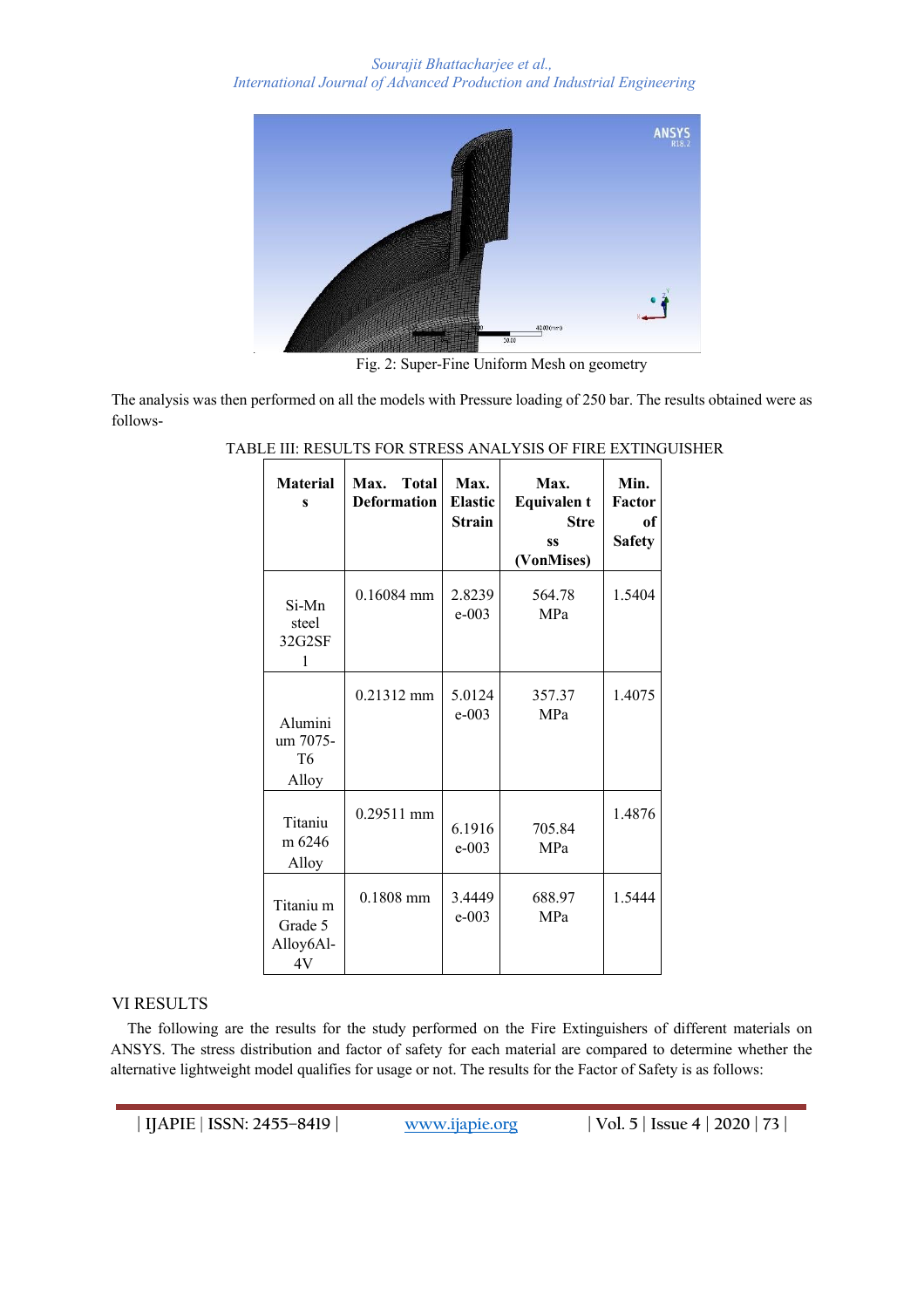*A. Si-Mn steel 32G2SF1 (Already existing material)*



Fig. 3: Factor of Safety of Si-Mn Fire Extinguisher

*B. Aluminium 7075-T6 Alloy*



Fig. 4: Factor of Safety of Al 7075-T6 Fire Extinguisher

*C. Titanium 6246 Alloy*



Fig. 5: Factor of Safety of Ti 6246 Fire Extinguisher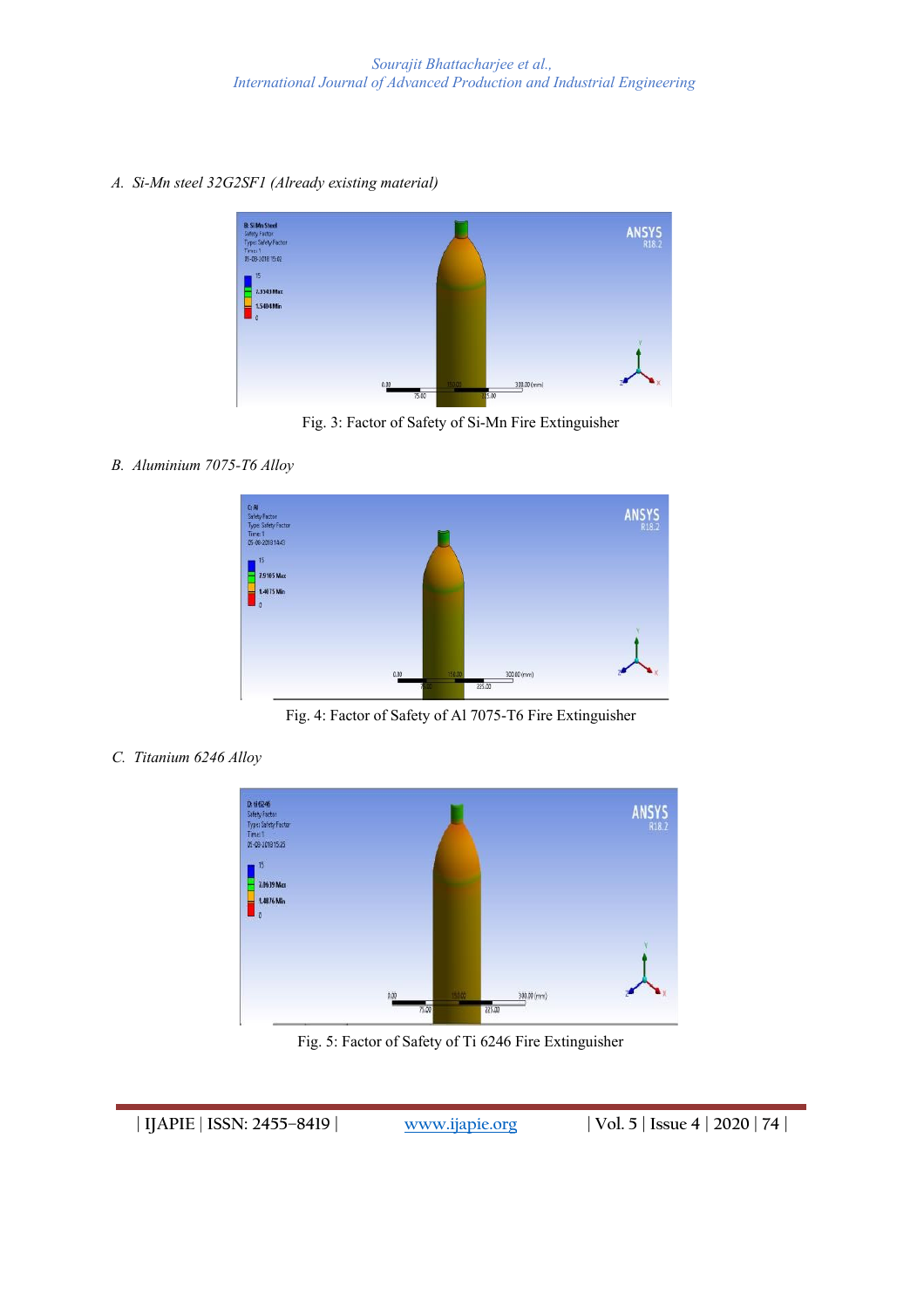#### *D. Titanium Grade 5 Alloy-6Al-4V*



6: Factor of Safety of Ti 6Al4V Fire Extinguisher

## VII CONCLUSIONS

From the above analysis and calculations, we can clearly see that Ti 6Al 4V alloy gives the lightest fire extinguisher with a weight reduction of 53%. Considering its use in houses the lightweight would enable the older generations to use it without much effort. This can create drastic effects on the rates of fire suppression in its initial stage.

## **REFERENCES**

- [1] L. Lambert, W. De Waele, G. Van De Vijver, Sustainable Construction and Design, 2 (2011)
- [2] International Alloy Designations and Chemical Composition Limits for Wrought Aluminum and Wrought Aluminum Alloys (Revised 2001)
- [3] Francois Cardarelli, Materials Handbook, 2nd Ed, Springer-Verlag, London, (2008)
- [4] R. Boyer, G. Welsch, and E. W. Collings, eds. Materials Properties Handbook: Titanium Alloys, ASM International, Materials Park, OH, (1994)
- [5] V.N. Zikeev, B.P. Kolesnik, D.A. Litvinenko et al., "Properties of Silicon Manganese Steel with Vanadium and Zirconium", UDC 620.17:669.15'74'292'296, 2
- [6] James R. Faddoul, "Structural Considerations In Design Of Lightweight Glass-Fiber Composite Pressure Vessels", NASA TM X- 68198, 6
- [7] V.B. Bhandari, Design of Machine Elements, 3rd Ed. ISBN-13 : 978-0-07-068179-8, 768-793 (Reprint 2010)
- [8] Fire Extinguisher-CO2-Type-Datasheet, PROTEC (2015)
- [9] S. Kopylov, N.V. Smirnov and L.T. Tanklevsky, "Fire extinguishers for manned spacecraft", Acta Astronautica, Volume 109, April–May 2015, Pages 225-230
- [10] Filiz Piroglu, Murat Baydogan and Kadir Ozakgul, "An experimental study on fire damage of structural steel members in an industrial building, Engineering Failure Analysis", Volume 80, 2017, Pages 341-351
- [11] G.J. Butterworth and P.D. Dowling, "Electrostatic effects with portable CO2 fire extinguishers", Journal of Electrostatics, Volume 11, Issue 1, 1981, Pages 43-55
- [12] Dexu Du, Xiaohui Shen, Li Feng, Min Hua and Xuhai Pan, "Efficiency characterization of fire extinguishing compound superfine powder containing Mg(OH)2", Journal of Loss Prevention in the Process Industries, 2018
- [13] Pontip Stephen Nimlyat, Ahmed Umar Audu, Erekpitan Omoikhefe OlaAdisa and Detur Gwatau, "An evaluation of fire safety measures in highrise buildings in Nigeria", Sustainable Cities and Society, Volume 35, 2017, Pages 774- 785
- [14] M.A. Kokkala, "Extinguishment of compartment fires using portable chemical extinguishers and water", Fire Safety Journal, Volume 11, Issue 3, 1986, Pages 201-209

**| IJAPIE** | **ISSN: 2455–8419 | www.ijapie.org | Vol. 5 | Issue 4 | 2020 | 75 |**